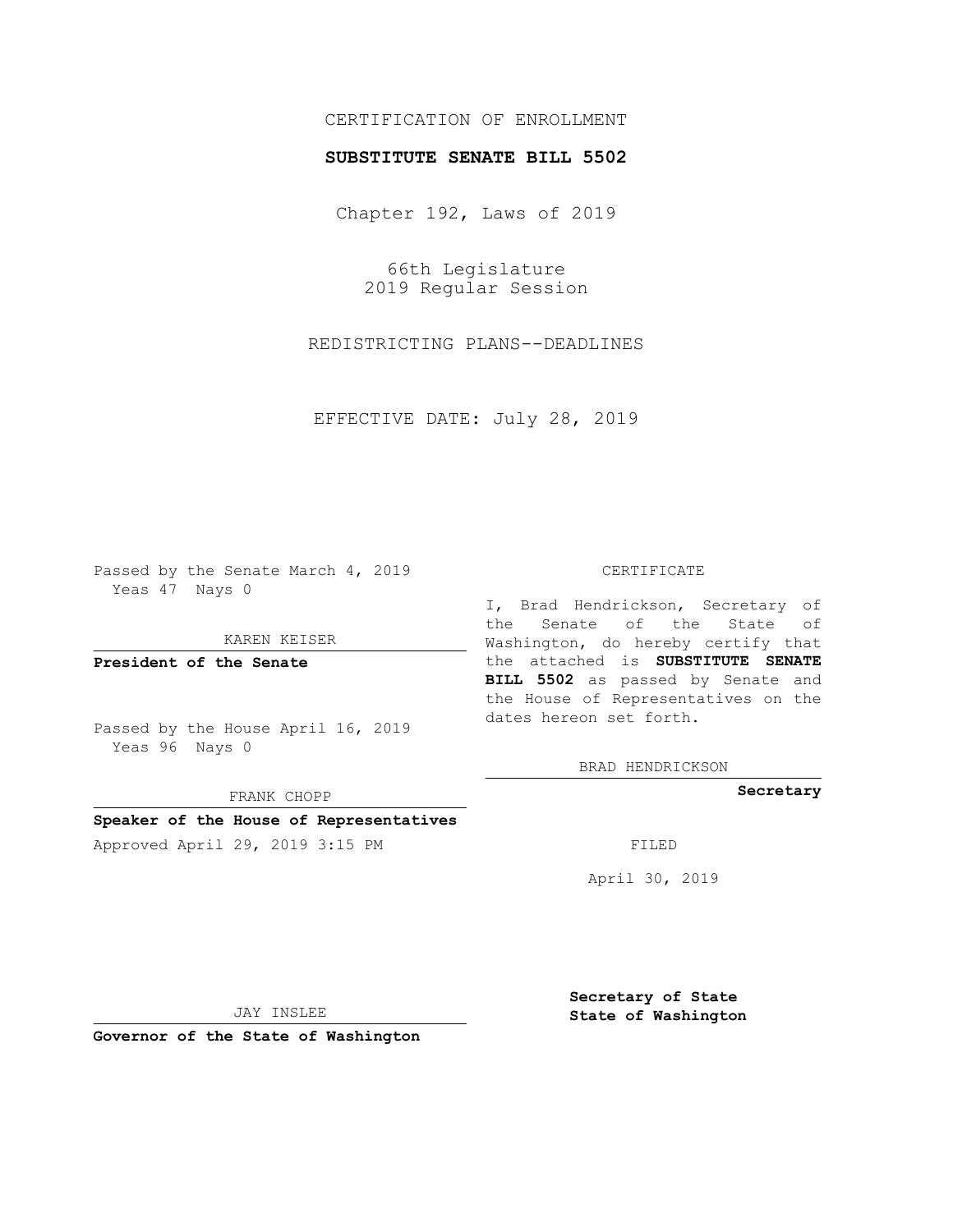#### **SUBSTITUTE SENATE BILL 5502**

Passed Legislature - 2019 Regular Session

**State of Washington 66th Legislature 2019 Regular Session**

**By** Senate State Government, Tribal Relations & Elections (originally sponsored by Senators Zeiger and Hunt; by request of Secretary of State)

READ FIRST TIME 02/18/19.

1 AN ACT Relating to alignment of statutory deadlines to the 2 Constitution; and amending RCW 44.05.100.

3 BE IT ENACTED BY THE LEGISLATURE OF THE STATE OF WASHINGTON:

4 **Sec. 1.** RCW 44.05.100 and 2002 c 4 s 1 are each amended to read 5 as follows:

6 (1) Upon approval of a redistricting plan by three of the voting 7 members of the commission, but not later than ((January 1st)) 8 November 15th of the year ending in ((twe)) one, the commission shall 9 submit the plan to the legislature.

 (2) After submission of the plan by the commission, the legislature shall have the next thirty days during any regular or special session to amend the commission's plan. If the legislature amends the commission's plan the legislature's amendment must be approved by an affirmative vote in each house of two-thirds of the members elected or appointed thereto, and may not include more than two percent of the population of any legislative or congressional 17 district.

 (3) The plan approved by the commission, with any amendment approved by the legislature, shall be final upon approval of such amendment or after expiration of the time provided for legislative amendment by subsection (2) of this section whichever occurs first,